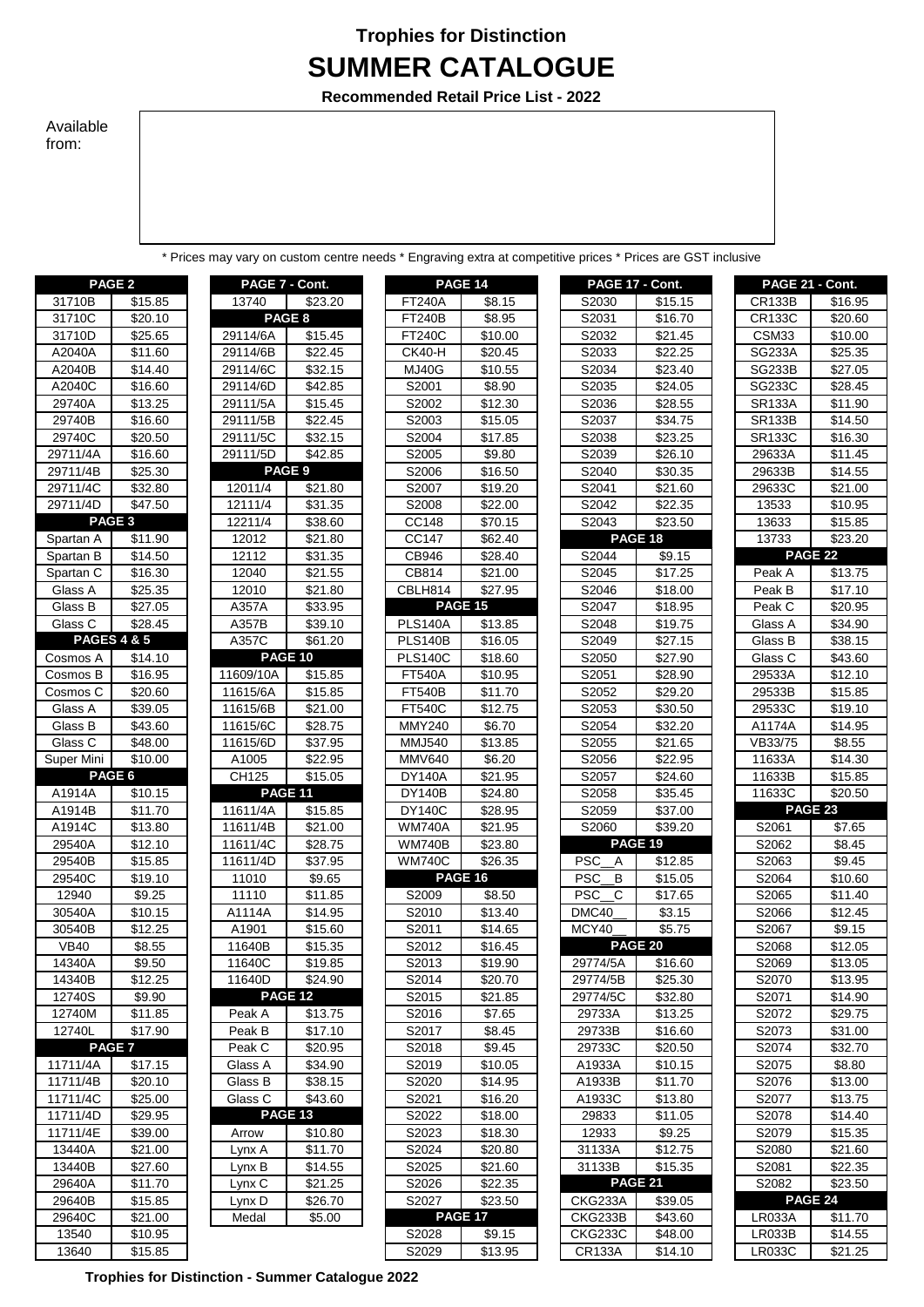|                    | PAGE 24 - Cont.     |
|--------------------|---------------------|
|                    |                     |
| LR033D             | \$26.70             |
| LA033              | \$10.80             |
| LM033G             | \$5.00              |
| PLS133A            | \$13.85             |
| PLS133B            | \$16.05             |
| PLS133C            | \$18.60             |
| FT233A             | \$8.15              |
| <b>FT233B</b>      | \$8.95              |
| FT233C             | \$10.00             |
|                    |                     |
| S2083              | \$9.70              |
| S2084              | \$11.80             |
| S2085              | \$13.75             |
| WM733A             | \$21.95             |
| <b>WM733B</b>      | \$23.80             |
| WM733C             | \$26.35             |
|                    | <b>PAGE 25</b>      |
| A1958A             | \$10.15             |
| A1958B             | \$11.70             |
| A1958C             | \$13.80             |
|                    |                     |
| <b>CR158A</b>      | \$14.10             |
| CR158B             | \$16.95             |
| CR158C             | \$20.60             |
| CSM58              | \$10.00             |
| S2086              | \$11.55             |
| S2087              | \$12.35             |
| S2088              | \$12.85             |
|                    |                     |
| 12757S             | \$8.20              |
| 12757M             | \$9.50              |
| 12757L             | \$13.25             |
| SR158A             | \$11.90             |
| SR158B             | \$14.50             |
| SR158C             | \$16.30             |
| SG258A             | <u>\$25.35</u>      |
| SG258B             | \$27.05             |
| SG258C             | \$28.45             |
|                    |                     |
|                    |                     |
| <b>VB58</b>        | \$8.55              |
| <b>PAGE 26</b>     |                     |
| 29758A             | \$13.25             |
| 29758B             | \$16.60             |
| 29758C             | \$20.50             |
| P258A              | \$13.75             |
| P258B              | \$17.10             |
| P258C              | \$20.95             |
|                    |                     |
| 30458A             | \$10.70             |
| 30458B             | \$13.25             |
| 30458C             | \$15.85             |
| S2089              | \$9.40              |
| S2090              | \$10.05             |
| S2091              | \$10.80             |
| S2092              | \$8.30              |
| S2093              | \$11.70             |
| S2094              | \$12.45             |
| S2095              |                     |
|                    | $\overline{$}13.15$ |
| S2096              | \$14.05             |
| 11858S             | <u>\$10.40</u>      |
| 11858M             | \$14.30             |
| 11858L             | \$19.60             |
|                    | PAGE 27             |
| 27158A             | \$12.10             |
| 27158B             | \$17.25             |
| 27158 <sub>C</sub> | \$24.00             |
| LR058A             | \$11.70             |
| LR058B             | \$14.55             |
| LR058C             | \$21.25             |
|                    |                     |
| LR058D             | \$26.70             |
| LA058              | \$10.80             |
| LM058G             | \$5.00              |
| 12058              | \$10.70             |
| 12158              | \$17.90             |
| 12258              | \$24.65             |
| <b>PLS158A</b>     | \$13.85             |

| PAGE 27 - Cont.                |                     |
|--------------------------------|---------------------|
| PLS158C<br>FT258A              | \$18.60<br>\$10.95  |
| FT258B                         | \$11.70             |
| FT258C                         | \$12.75             |
| <b>WM758A</b>                  | \$21.95             |
| WM758B                         | \$23.80             |
| <b>WM758C</b>                  | \$26.35             |
| PAGE 28                        |                     |
| A1930A                         | <b>\$10.15</b>      |
| A1930B                         | \$11.70             |
| A1930C                         | \$13.80             |
| 28230A                         | \$14.55             |
| 28230B<br>28230C               | \$15.85<br>\$19.85  |
| 12930                          | \$9.25              |
| 12730S                         | \$9.90              |
| 12730M                         | \$11.85             |
| 12730L                         | $\overline{$}17.90$ |
| 30430A                         | \$10.70             |
| 30430B                         | <u>\$14.15</u>      |
| 30430C                         | \$16.75             |
| SR130A                         | \$11.90             |
| <b>SR130B</b>                  | \$14.50             |
| <b>SR130C</b>                  | \$16.30             |
| <b>SG230A</b>                  | \$25.35             |
| <b>SG230B</b><br><b>SG230C</b> | \$27.05             |
|                                | \$28.45<br>PAGE 29  |
| Cosmos A                       | \$14.10             |
| Cosmos B                       | \$16.95             |
| Cosmos C                       | \$20.60             |
| <mark>iuper Mini</mark>        | \$10.00             |
| 32230A                         | \$10.15             |
| 32230B                         | $\sqrt{3.25}$       |
| 32230C                         | \$17.25             |
| 13530                          | \$10.95             |
|                                |                     |
| 13630                          | \$15.85             |
| 13730                          | $\overline{$}23.20$ |
|                                | PAGE 30             |
| Peak A                         | \$13.75             |
| Peak B                         | \$17.10             |
| Peak C                         | \$20.95             |
| Glass A<br>Glass B             | \$34.90<br>\$38.15  |
| Glass C                        | \$43.60             |
| 11720/1A                       | \$17.15             |
| 11720/1B                       | $\overline{$}20.10$ |
| 11720/1C                       | \$25.00             |
| CBLH820                        | \$27.95             |
| CB820                          | \$21.00             |
|                                | <b>PAGE 31</b>      |
| S2097                          | \$9.20              |
| S2098                          | \$10.00             |
| S2099                          | \$11.00             |
| <b>VB30</b>                    | \$8.55              |
| S2100                          | \$9.70              |
| S2101<br>S2102                 | \$11.80<br>\$13.75  |
| S2103                          | \$9.05              |
| ຸເ<br>32104                    | \$9.85              |
| $\overline{\text{S2}}$ 105     | \$10.90             |
| <b>FT202A</b>                  | \$10.95             |
| FT202B                         | \$11.70             |
| FT202C                         | \$12.75             |
| <b>PLS102A</b>                 | \$13.85             |
| <b>PLS102B</b>                 | \$16.05             |
| <b>PLS102C</b>                 | \$18.60             |
| <b>WM702A</b>                  | \$21.95             |
| <b>WM702B</b><br>WM702C        | \$23.80<br>\$26.35  |

| PAGE 24 - Cont.                 |                     | PAGE 27 - Cont.                |                     |                        | <b>PAGE 32</b> |                     | PAGE 35 - Cont.       |                               |                          |                | PAGE 40 - Cont.                |
|---------------------------------|---------------------|--------------------------------|---------------------|------------------------|----------------|---------------------|-----------------------|-------------------------------|--------------------------|----------------|--------------------------------|
| <b>LR033D</b>                   | \$26.70             | <b>PLS158C</b>                 | \$18.60             | <b>LR002A</b>          |                | \$11.70             | Peak A                | \$13.75                       |                          | Peak C         | \$20.95                        |
| LA033                           | \$10.80             | <b>FT258A</b>                  | \$10.95             | <b>LR002B</b>          |                | \$14.55             | Peak B                | \$17.10                       |                          | Glass A        | \$34.90                        |
| LM033G                          | \$5.00              | <b>FT258B</b>                  | \$11.70             | <b>LR002C</b>          |                | \$21.25             | Peak C                | \$20.95                       |                          | Glass B        | \$38.15                        |
| <b>PLS133A</b>                  | \$13.85             | FT258C                         | \$12.75             | <b>LR002D</b>          |                | \$26.70             | 29784A                | \$13.25                       |                          | Glass C        | \$43.60                        |
| <b>PLS133B</b>                  | \$16.05             | <b>WM758A</b>                  | \$21.95             | <b>LM002G</b>          |                | \$5.00              | 29784B                | \$16.60                       | <b>PLS</b><br><b>PLS</b> | Α<br>В         | \$13.85                        |
| <b>PLS133C</b><br><b>FT233A</b> | \$18.60<br>\$8.15   | <b>WM758B</b><br><b>WM758C</b> | \$23.80<br>\$26.35  | LA002<br><b>LWM002</b> |                | \$10.80<br>\$6.00   | 29784C<br>29742/3A    | \$20.50<br>\$16.60            | <b>PLS</b>               | C              | \$16.05<br>\$18.60             |
| FT233B                          | \$8.95              | PAGE 28                        |                     | S2106                  |                | \$5.65              | 29742/3B              | \$20.50                       | FT <sub>2</sub>          | Α              | \$10.95                        |
| FT233C                          | \$10.00             | A1930A                         | $\overline{$}10.15$ | S2107                  |                | $\overline{$}9.05$  | PAGE 36               |                               | FT <sub>2</sub>          | В              | \$11.70                        |
| S2083                           | \$9.70              | A1930B                         | \$11.70             | S2108                  |                | \$11.80             | A1947A                | \$10.15                       | FT <sub>2</sub>          | C              | \$12.75                        |
| S2084                           | \$11.80             | A1930C                         | \$13.80             | S2109                  |                | \$14.65             | A1947B                | \$11.70                       |                          |                | <b>PAGE 41</b>                 |
| S2085                           | \$13.75             | 28230A                         | \$14.55             | S2110                  |                | \$10.60             | A1947C                | \$13.80                       | WM7                      | A              | \$21.95                        |
| <b>WM733A</b>                   | \$21.95             | 28230B                         | \$15.85             | S2111                  |                | \$11.40             | 11947A                | \$11.30                       | WM7                      | B              | \$23.80                        |
| $\overline{\text{W}}$ M733B     | \$23.80             | 28230C                         | \$19.85             | S2112                  |                | \$12.45             | 11947B                | \$14.40                       | WM7                      | $\mathsf{C}$   | \$26.35                        |
| <b>WM733C</b>                   | \$26.35             | 12930                          | \$9.25              | S2113                  |                | \$7.35              | 11947C                | \$19.85                       |                          | Arrow          | \$10.80                        |
|                                 | PAGE 25             | 12730S                         | \$9.90              | S <sub>2114</sub>      |                | $\overline{$}11.65$ | A2101A                | $\overline{$}12.75$           |                          | Lynx A         | \$11.70                        |
| A1958A                          | \$10.15             | 12730M                         | \$11.85             | S2115                  |                | \$12.25             | A2101B                | \$15.85                       |                          | Lynx B         | \$14.55                        |
| A1958B                          | \$11.70             | 12730L                         | \$17.90             | S2116                  |                | \$12.80             | A2101C                | \$19.20                       |                          | Lynx C         | \$21.25                        |
| A1958C                          | \$13.80             | 30430A                         | \$10.70             | S2117                  |                | \$8.50              | 28247A                | \$14.55                       |                          | Lynx D         | \$26.70                        |
| <b>CR158A</b>                   | \$14.10             | 30430B                         | \$14.15             | S2118                  |                | \$13.40             | 28247B                | \$15.85                       | LM                       | G              | \$5.00                         |
| <b>CR158B</b>                   | \$16.95<br>\$20.60  | 30430C<br><b>SR130A</b>        | \$16.75<br>\$11.90  | S2119<br>S2120         |                | \$14.65<br>\$16.45  | 28247C<br>12747S      | \$19.85<br>\$9.90             |                          | <b>LWM</b>     | \$6.00<br>PAGE 42              |
| <b>CR158C</b><br>CSM58          | \$10.00             | <b>SR130B</b>                  | \$14.50             |                        | PAGE 33        |                     | 12747M                | \$11.85                       |                          | S2163          | \$8.85                         |
| S2086                           | \$11.55             | <b>SR130C</b>                  | \$16.30             | S2121                  |                | \$7.25              | 12747L                | \$17.90                       |                          | S2164          | $\overline{$}11.50$            |
| S2087                           | \$12.35             | <b>SG230A</b>                  | \$25.35             | S2122                  |                | \$12.95             | 12447S                | $\overline{$}9.75$            |                          | S2165          | \$12.20                        |
| S2088                           | \$12.85             | <b>SG230B</b>                  | \$27.05             | S2123                  |                | \$13.85             | 12447M                | \$12.85                       |                          | S2166          | \$13.00                        |
| 12757S                          | \$8.20              | SG230C                         | \$28.45             | S2124                  |                | \$14.80             | 12447L                | \$15.70                       |                          | S2167          | \$13.65                        |
| 12757M                          | \$9.50              | PAGE 29                        |                     | S2125                  |                | \$15.70             | 13547                 | \$10.95                       |                          | S2168          | \$9.10                         |
| 12757L                          | \$13.25             | Cosmos A                       | \$14.10             | S2126                  |                | \$9.75              | 13647                 | \$15.85                       |                          | S2169          | \$11.75                        |
| <b>SR158A</b>                   | \$11.90             | Cosmos B                       | \$16.95             | S2127                  |                | \$10.55             | 13747                 | \$23.20                       |                          | S2170          | $\overline{$}12.45$            |
| <b>SR158B</b>                   | $\overline{$}14.50$ | Cosmos C                       | \$20.60             | S2128                  |                | \$11.60             | PAGE 37               |                               |                          | S2171          | $\overline{$}13.25$            |
| <b>SR158C</b>                   | \$16.30             | Super Mini                     | \$10.00             | S2129                  |                | \$22.60             | Cosmos A              | \$14.10                       |                          | S2172          | \$13.90                        |
| <b>SG258A</b>                   | \$25.35             | 32230A                         | \$10.15             | S2130                  |                | \$25.45             | Cosmos B              | \$16.95                       |                          | S2173          | \$9.10                         |
| <b>SG258B</b>                   | \$27.05             | 32230B                         | \$13.25             | S2131                  |                | \$29.75             | Cosmos C              | \$20.60                       |                          | S2174          | \$11.75                        |
| SG258C                          | \$28.45             | 32230C                         | \$17.25             | S2132                  |                | \$21.60             | Super Mini<br>PAGE 38 | \$10.00                       |                          | S2175          | \$12.45                        |
| <b>VB58</b>                     | \$8.55<br>PAGE 26   | 13530<br>13630                 | \$10.95<br>\$15.85  | S2133<br>S2134         |                | \$22.35<br>\$23.50  | 12347S                | \$8.75                        |                          | S2176<br>S2177 | \$13.25<br>\$13.90             |
| 29758A                          | \$13.25             | 13730                          | \$23.20             | S2135                  |                | \$9.15              | 12347M                | \$11.85                       |                          | S2178          | \$9.10                         |
| 29758B                          | \$16.60             | PAGE 30                        |                     | S2136                  |                | \$15.85             | 12347L                | \$16.35                       |                          | S2179          | \$11.75                        |
| 29758C                          | \$20.50             | Peak A                         | \$13.75             | S2137                  |                | \$16.60             | <b>VB47</b>           | \$8.55                        |                          | S2180          | \$12.45                        |
| P258A                           | \$13.75             | Peak B                         | \$17.10             | S2138                  |                | \$17.60             | A890                  | \$11.85                       |                          | S2181          | \$13.25                        |
| P258B                           | \$17.10             | Peak C                         | \$20.95             | S2139                  |                | \$18.35             | S2148                 | \$7.25                        |                          | S2182          | \$13.90                        |
| P258C                           | \$20.95             | Glass A                        | \$34.90             |                        |                | <b>PAGE 34</b>      | S2149                 | \$13.30                       |                          |                | PAGE 43                        |
| 30458A                          | \$10.70             | Glass B                        | \$38.15             | Spartan A              |                | \$11.90             | S2150                 | \$14.05                       |                          | S2183          | \$8.30                         |
| 30458B                          | \$13.25             | Glass C                        | \$43.60             | Spartan B              |                | \$14.50             | S2151                 | \$14.75                       |                          | S2184          | \$9.65                         |
| 30458C                          | \$15.85             | 11720/1A                       | \$17.15             | Spartan C              |                | \$16.30             | S2152                 | \$15.65                       |                          | S2185          | \$10.35                        |
| S2089                           | \$9.40              | 11720/1B                       | \$20.10             | Glass A                |                | \$25.35             | S2153                 | \$9.20                        |                          | S2186          | \$11.10                        |
| S2090                           | \$10.05             | 11720/1C                       | \$25.00             | Glass B                |                | \$27.05             | S2154                 | \$10.00                       |                          | S2187          | \$11.80                        |
| S2091                           | \$10.80             | CBLH820                        | \$27.95             | Glass C                |                | \$28.45             | S2155                 | \$11.00                       |                          | S2188          | \$9.25                         |
| S2092                           | \$8.30              | CB820                          | \$21.00             | FT5421/2A              |                | \$10.00             | 12947                 | \$9.25                        |                          | S2189          | \$10.55                        |
| S2093                           | \$11.70             | PAGE 31                        |                     | FT5421/2B              |                | \$10.75             | S2156                 | \$5.65                        |                          | S2190          | \$11.25                        |
| S2094<br>S2095                  | \$12.45<br>\$13.15  | S2097<br>S2098                 | \$9.20<br>\$10.00   | FT5421/2C<br>S2140     |                | \$11.80<br>\$7.10   | S2157<br>S2158        | \$9.05<br>$\overline{$}11.80$ |                          | S2191<br>S2192 | \$12.00<br>$\overline{$}12.70$ |
| S2096                           | \$14.05             | S2099                          | \$11.00             | S2141                  |                | \$11.75             | S2159                 | \$14.65                       |                          | S2193          | \$9.25                         |
| 11858S                          | \$10.40             | <b>VB30</b>                    | \$8.55              | S2142                  |                | \$12.55             | S2160                 | \$9.05                        |                          | S2194          | \$10.55                        |
| 11858M                          | \$14.30             | S2100                          | \$9.70              | S2143                  |                | \$13.20             | S2161                 | \$9.85                        |                          | S2195          | \$11.25                        |
| 11858L                          | \$19.60             | S2101                          | \$11.80             | S2144                  |                | \$14.15             | S2162                 | \$10.90                       |                          | S2196          | \$12.00                        |
|                                 | PAGE 27             | S2102                          | \$13.75             | S2145                  |                | \$15.35             | CBLH858               | \$27.95                       |                          | S2197          | \$12.70                        |
| 27158A                          | \$12.10             | S2103                          | \$9.05              | S2146                  |                | \$16.35             | CB858                 | \$21.00                       |                          | S2198          | \$9.25                         |
| 27158B                          | \$17.25             | S2104                          | \$9.85              | S2147                  |                | \$17.85             | PAGE 39               |                               |                          | S2199          | \$10.55                        |
| 27158C                          | \$24.00             | S2105                          | \$10.90             |                        |                | PAGE 35             | Spartan A             | \$11.90                       |                          | S2200          | \$11.25                        |
| <b>LR058A</b>                   | \$11.70             | <b>FT202A</b>                  | \$10.95             | Cosmos A               |                | \$14.10             | Spartan B             | \$14.50                       |                          | S2201          | \$12.00                        |
| <b>LR058B</b>                   | \$14.55             | <b>FT202B</b>                  | \$11.70             | Cosmos B               |                | \$16.95             | Spartan C             | \$16.30                       |                          | S2202          | $\overline{$}12.70$            |
| <b>LR058C</b>                   | \$21.25             | FT202C                         | \$12.75             | Cosmos C               |                | \$20.60             | Glass A               | \$25.35                       |                          |                | PAGE 44                        |
| <b>LR058D</b>                   | \$26.70             | <b>PLS102A</b>                 | \$13.85             | Super Mini             |                | \$10.00             | Glass B               | \$27.05                       |                          | S2203          | \$9.35                         |
| LA058                           | \$10.80             | <b>PLS102B</b>                 | \$16.05             | <b>VB42</b>            |                | \$8.55              | Glass C               | \$28.45                       |                          | S2204          | \$10.00                        |
| <b>LM058G</b>                   | \$5.00              | <b>PLS102C</b>                 | \$18.60             | 12442S                 |                | \$9.75              | 29158/9A              | \$15.45                       |                          | S2205          | \$8.70                         |
| 12058                           | \$10.70             | <b>WM702A</b>                  | \$21.95             | 12442M                 |                | \$12.85             | 29158/9B              | \$19.20                       |                          | S2206          | \$9.00                         |
| 12158                           | \$17.90             | <b>WM702B</b>                  | \$23.80             | 12442L                 |                | \$15.70             | 29158/9C              | \$22.45                       |                          | S2207          | \$12.40                        |
| 12258                           | \$24.65             | <b>WM702C</b>                  | \$26.35             | 12742S                 |                | \$9.90              | PAGE 40               |                               |                          | S2208          | \$15.15                        |
| PLS158A                         | \$13.85             |                                |                     | 12742M                 |                | \$11.85             | Peak A                | \$13.75                       |                          | S2209          | \$8.80                         |

| PAGE 24 - Cont.                          |                     | PAGE 27 - Cont.     |                     |               | <b>PAGE 32</b>      | PAGE 35 - Cont. |                     | PAGE 40 - Cont.                 |                                                          |
|------------------------------------------|---------------------|---------------------|---------------------|---------------|---------------------|-----------------|---------------------|---------------------------------|----------------------------------------------------------|
| LR033D                                   | \$26.70             | <b>PLS158C</b>      | \$18.60             | <b>LR002A</b> | \$11.70             | Peak A          | \$13.75             | Peak C                          | \$20.9                                                   |
| LA033                                    | \$10.80             | <b>FT258A</b>       | \$10.95             | <b>LR002B</b> | \$14.55             | Peak B          | \$17.10             | Glass A                         | \$34.9                                                   |
|                                          |                     |                     |                     |               |                     |                 |                     |                                 |                                                          |
| LM033G                                   | \$5.00              | <b>FT258B</b>       | \$11.70             | <b>LR002C</b> | \$21.25             | Peak C          | \$20.95             | Glass B                         | \$38.1                                                   |
| $\overline{P}$ LS133A                    | \$13.85             | <b>FT258C</b>       | \$12.75             | <b>LR002D</b> | \$26.70             | 29784A          | \$13.25             | Glass C                         | \$43.6                                                   |
| <b>PLS133B</b>                           | \$16.05             | <b>WM758A</b>       | \$21.95             | <b>LM002G</b> | \$5.00              | 29784B          | \$16.60             | <b>PLS</b><br>Α                 | \$13.85                                                  |
| PLS133C                                  | \$18.60             | <b>WM758B</b>       | \$23.80             | LA002         | \$10.80             | 29784C          | \$20.50             | <b>PLS</b><br>B                 | \$16.0                                                   |
| <b>FT233A</b>                            | \$8.15              | <b>WM758C</b>       | \$26.35             | <b>LWM002</b> | \$6.00              | 29742/3A        | \$16.60             | <b>PLS</b><br>С                 | \$18.6                                                   |
| FT233B                                   | \$8.95              |                     | PAGE 28             | S2106         | \$5.65              | 29742/3B        | \$20.50             | FT <sub>2</sub><br>Α            | \$10.9                                                   |
| FT233C                                   | \$10.00             | A1930A              | \$10.15             | S2107         | \$9.05              |                 | <b>PAGE 36</b>      | B<br>FT <sub>2</sub>            | \$11.7                                                   |
| S2083                                    | \$9.70              | A1930B              | $\overline{$}11.70$ | S2108         | \$11.80             | A1947A          | \$10.15             | $\mathsf{C}$<br>FT <sub>2</sub> | \$12.7                                                   |
| S2084                                    | \$11.80             | A1930C              | \$13.80             | S2109         | \$14.65             | A1947B          | \$11.70             |                                 | PAGE 41                                                  |
|                                          | \$13.75             |                     |                     |               |                     |                 |                     |                                 |                                                          |
| S2085                                    |                     | 28230A              | \$14.55             | S2110         | \$10.60             | A1947C          | \$13.80             | WM7<br>Α                        | \$21.9                                                   |
| <b>WM733A</b>                            | \$21.95             | 28230B              | \$15.85             | S2111         | \$11.40             | 11947A          | \$11.30             | B<br>WM7                        | \$23.8                                                   |
| <b>WM733B</b>                            | \$23.80             | 28230C              | \$19.85             | S2112         | \$12.45             | 11947B          | \$14.40             | WM7<br>C                        | \$26.3                                                   |
| <b>WM733C</b>                            | \$26.35             | 12930               | \$9.25              | S2113         | \$7.35              | 11947C          | \$19.85             | Arrow                           | \$10.8                                                   |
|                                          | <b>PAGE 25</b>      | 12730S              | \$9.90              | S2114         | $\overline{$}11.65$ | A2101A          | \$12.75             | Lynx A                          | \$11.7                                                   |
| A1958A                                   | \$10.15             | 12730M              | \$11.85             | S2115         | \$12.25             | A2101B          | \$15.85             | Lynx B                          | \$14.5                                                   |
| A1958B                                   | \$11.70             | 12730L              | \$17.90             | S2116         | \$12.80             | A2101C          | \$19.20             | Lynx <sub>C</sub>               | \$21.2                                                   |
| A1958C                                   | \$13.80             | 30430A              | \$10.70             | S2117         | \$8.50              | 28247A          | \$14.55             | Lynx D                          | \$26.7                                                   |
| <b>CR158A</b>                            | \$14.10             | 30430B              | \$14.15             | S2118         | \$13.40             | 28247B          | \$15.85             | G<br>LM                         | \$5.00                                                   |
|                                          | $\overline{$}16.95$ |                     | \$16.75             |               | \$14.65             |                 | \$19.85             | <b>LWM</b>                      | \$6.00                                                   |
| <b>CR158B</b>                            |                     | 30430C              |                     | S2119         |                     | 28247C          |                     |                                 |                                                          |
| <b>CR158C</b>                            | \$20.60             | <b>SR130A</b>       | \$11.90             | S2120         | \$16.45             | 12747S          | \$9.90              |                                 | PAGE 42                                                  |
| CSM58                                    | \$10.00             | <b>SR130B</b>       | \$14.50             |               | PAGE 33             | 12747M          | \$11.85             | S2163                           | \$8.85                                                   |
| S2086                                    | \$11.55             | <b>SR130C</b>       | \$16.30             | S2121         | \$7.25              | 12747L          | \$17.90             | S2164                           | \$11.5                                                   |
| S2087                                    | \$12.35             | <b>SG230A</b>       | \$25.35             | S2122         | \$12.95             | 12447S          | \$9.75              | S2165                           | \$12.2                                                   |
| S2088                                    | \$12.85             | <b>SG230B</b>       | \$27.05             | S2123         | \$13.85             | 12447M          | \$12.85             | S2166                           | \$13.0                                                   |
| 12757S                                   | \$8.20              | SG230C              | \$28.45             | S2124         | \$14.80             | 12447L          | \$15.70             | S2167                           | \$13.6                                                   |
| 12757M                                   | \$9.50              |                     | PAGE 29             | S2125         | \$15.70             | 13547           | \$10.95             | S2168                           | \$9.10                                                   |
| 12757L                                   | \$13.25             | Cosmos A            | \$14.10             | S2126         | \$9.75              | 13647           | \$15.85             | S2169                           | \$11.7                                                   |
| <b>SR158A</b>                            | \$11.90             | Cosmos B            | \$16.95             | S2127         | \$10.55             | 13747           | \$23.20             | S2170                           | \$12.4                                                   |
|                                          |                     |                     |                     |               |                     |                 | PAGE 37             |                                 |                                                          |
| <b>SR158B</b>                            | \$14.50             | Cosmos C            | \$20.60             | S2128         | \$11.60             |                 |                     | S2171                           | \$13.2                                                   |
| <b>SR158C</b>                            | \$16.30             | Super Mini          | \$10.00             | S2129         | \$22.60             | Cosmos A        | \$14.10             | S2172                           | \$13.9                                                   |
| <b>SG258A</b>                            | \$25.35             | 32230A              | \$10.15             | S2130         | \$25.45             | Cosmos B        | \$16.95             | S2173                           | \$9.10                                                   |
| <b>SG258B</b>                            | \$27.05             | 32230B              | \$13.25             | S2131         | \$29.75             | Cosmos C        | \$20.60             | S2174                           | \$11.75                                                  |
| SG258C                                   | \$28.45             | 32230C              | \$17.25             | S2132         | \$21.60             | Super Mini      | \$10.00             | S2175                           | \$12.4                                                   |
| <b>VB58</b>                              | \$8.55              | 13530               | \$10.95             | S2133         | \$22.35             | PAGE 38         |                     | S2176                           | \$13.2                                                   |
|                                          | PAGE 26             | 13630               | \$15.85             | S2134         | \$23.50             | 12347S          | \$8.75              | S2177                           | \$13.9                                                   |
| 29758A                                   | \$13.25             | 13730               | \$23.20             | S2135         | $\overline{$}9.15$  | 12347M          | \$11.85             | S2178                           | \$9.10                                                   |
| 29758B                                   | \$16.60             |                     | PAGE 30             | S2136         | \$15.85             | 12347L          | $\overline{$}16.35$ | S2179                           | \$11.7                                                   |
| 29758C                                   | \$20.50             | Peak A              | \$13.75             | S2137         | \$16.60             | VB47            | \$8.55              | S2180                           | \$12.4                                                   |
| P258A                                    | \$13.75             | Peak B              | \$17.10             | S2138         | \$17.60             | A890            | \$11.85             |                                 | \$13.25                                                  |
|                                          |                     |                     |                     |               |                     |                 |                     | S2181<br>S2182                  |                                                          |
| P258B                                    | \$17.10             | Peak C              | \$20.95             | S2139         | \$18.35             | S2148           | \$7.25              |                                 | \$13.9                                                   |
| P258C                                    | \$20.95             |                     | \$34.90             |               |                     |                 |                     |                                 |                                                          |
| 30458A                                   |                     | Glass A             |                     |               | PAGE 34             | S2149           | \$13.30             |                                 | PAGE 43                                                  |
|                                          | \$10.70             | Glass B             | \$38.15             | Spartan A     | \$11.90             | S2150           | \$14.05             | S2183                           |                                                          |
| 30458B                                   | \$13.25             | Glass C             | \$43.60             | Spartan B     | \$14.50             | S2151           | \$14.75             | S2184                           |                                                          |
| 30458C                                   | \$15.85             | 11720/1A            | \$17.15             | Spartan C     | \$16.30             | S2152           | \$15.65             | S2185                           |                                                          |
| S2089                                    | \$9.40              | 11720/1B            | \$20.10             | Glass A       | \$25.35             | S2153           | \$9.20              | S2186                           |                                                          |
| S2090                                    |                     |                     |                     | Glass B       | \$27.05             | S2154           |                     | S2187                           |                                                          |
|                                          | \$10.05<br>\$10.80  | 11720/1C<br>CBLH820 | \$25.00             |               | \$28.45             | S2155           | \$10.00<br>\$11.00  | S2188                           | \$8.30<br>\$9.65<br>\$10.3<br>\$11.1<br>\$11.8           |
| S2091                                    |                     |                     | \$27.95             | Glass C       |                     |                 |                     |                                 | \$9.25                                                   |
| S2092                                    | \$8.30              | CB820               | \$21.00             | FT5421/2A     | \$10.00             | 12947           | \$9.25              | S2189                           | \$10.5                                                   |
| S2093                                    | \$11.70             |                     | PAGE 31             | FT5421/2B     | \$10.75             | S2156           | \$5.65              | S2190                           | \$11.2                                                   |
| S2094                                    | \$12.45             | S2097               | \$9.20              | FT5421/2C     | \$11.80             | S2157           | \$9.05              | S2191                           | \$12.0                                                   |
| S2095                                    | \$13.15             | S2098               | \$10.00             | S2140         | \$7.10              | S2158           | \$11.80             | S2192                           | \$12.7                                                   |
| S2096                                    | \$14.05             | S2099               | \$11.00             | S2141         | \$11.75             | S2159           | \$14.65             | S2193                           | \$9.25                                                   |
| 11858S                                   | \$10.40             | <b>VB30</b>         | \$8.55              | S2142         | \$12.55             | S2160           | \$9.05              | S2194                           |                                                          |
| 11858M                                   | \$14.30             | S2100               | \$9.70              | S2143         | \$13.20             | S2161           | \$9.85              | S2195                           | \$10.5<br>\$11.2                                         |
| 11858L                                   | \$19.60             | S2101               | \$11.80             | S2144         | \$14.15             | S2162           | \$10.90             | S2196                           |                                                          |
|                                          | <b>PAGE 27</b>      | S2102               | \$13.75             | S2145         | \$15.35             | CBLH858         | \$27.95             | S2197                           | \$12.0<br>\$12.7                                         |
|                                          |                     |                     |                     |               |                     |                 |                     |                                 |                                                          |
| 27158A                                   | \$12.10             | S2103               | \$9.05              | S2146         | \$16.35             | CB858           | \$21.00             | S2198                           | \$9.25                                                   |
| 27158B                                   | \$17.25             | S2104               | \$9.85              | S2147         | \$17.85             | PAGE 39         |                     | S2199                           | \$10.5                                                   |
| 27158C                                   | \$24.00             | S2105               | \$10.90             |               | PAGE 35             | Spartan A       | \$11.90             | S2200                           |                                                          |
|                                          | \$11.70             | <b>FT202A</b>       | \$10.95             | Cosmos A      | \$14.10             | Spartan B       | \$14.50             | S2201                           |                                                          |
|                                          | \$14.55             | <b>FT202B</b>       | \$11.70             | Cosmos B      | \$16.95             | Spartan C       | \$16.30             | S2202                           |                                                          |
| <b>LR058A</b><br>LR058B<br><b>LR058C</b> | \$21.25             | FT202C              | \$12.75             | Cosmos C      | \$20.60             | Glass A         | \$25.35             |                                 | \$11.2<br>\$12.0<br>\$12.7<br>PAGE 44                    |
| <b>LR058D</b>                            | \$26.70             | <b>PLS102A</b>      | \$13.85             | Super Mini    | \$10.00             | Glass B         | \$27.05             | S2203                           | \$9.35                                                   |
| LA058                                    | \$10.80             | PLS102B             | \$16.05             | <b>VB42</b>   | \$8.55              | Glass C         | \$28.45             | S2204                           |                                                          |
| <b>LM058G</b>                            | \$5.00              | <b>PLS102C</b>      | \$18.60             | 12442S        | \$9.75              | 29158/9A        | \$15.45             | S2205                           |                                                          |
| 12058                                    | \$10.70             | <b>WM702A</b>       | \$21.95             | 12442M        | \$12.85             | 29158/9B        | \$19.20             | S2206                           |                                                          |
| 12158                                    | \$17.90             | <b>WM702B</b>       | \$23.80             | 12442L        | \$15.70             | 29158/9C        | \$22.45             | S2207                           |                                                          |
|                                          |                     |                     |                     | 12742S        |                     |                 | PAGE 40             |                                 |                                                          |
| 12258<br><b>PLS158A</b>                  | \$24.65<br>\$13.85  | <b>WM702C</b>       | \$26.35             | 12742M        | \$9.90<br>\$11.85   | Peak A          | \$13.75             | S2208<br>S2209                  | \$10.0<br>\$8.70<br>\$9.00<br>\$12.4<br>\$15.1<br>\$8.80 |

|                                                                  | PAGE 24 - Cont.     |                | PAGE 27 - Cont.     |               | <b>PAGE 32</b>      |             | PAGE 35 - Cont.     |                      | PAGE 40 - Cont.     |
|------------------------------------------------------------------|---------------------|----------------|---------------------|---------------|---------------------|-------------|---------------------|----------------------|---------------------|
| <b>LR033D</b>                                                    | \$26.70             | <b>PLS158C</b> | \$18.60             | <b>LR002A</b> | \$11.70             | Peak A      | \$13.75             | Peak C               | \$20.95             |
| LA033                                                            | \$10.80             | <b>FT258A</b>  | \$10.95             | <b>LR002B</b> | \$14.55             | Peak B      | \$17.10             | Glass A              | \$34.90             |
|                                                                  |                     |                |                     |               |                     |             |                     |                      |                     |
| LM033G                                                           | \$5.00              | <b>FT258B</b>  | \$11.70             | <b>LR002C</b> | \$21.25             | Peak C      | \$20.95             | Glass B              | \$38.15             |
| PLS133A                                                          | \$13.85             | <b>FT258C</b>  | \$12.75             | <b>LR002D</b> | \$26.70             | 29784A      | \$13.25             | Glass C              | \$43.60             |
| PLS133B                                                          | \$16.05             | <b>WM758A</b>  | \$21.95             | <b>LM002G</b> | \$5.00              | 29784B      | \$16.60             | <b>PLS</b><br>Α      | \$13.85             |
| <b>PLS133C</b>                                                   | \$18.60             | <b>WM758B</b>  | \$23.80             | LA002         | \$10.80             | 29784C      | \$20.50             | <b>PLS</b><br>B      | \$16.05             |
| <b>FT233A</b>                                                    | \$8.15              | <b>WM758C</b>  | \$26.35             | <b>LWM002</b> | \$6.00              | 29742/3A    | \$16.60             | <b>PLS</b><br>C      | \$18.60             |
|                                                                  |                     |                |                     |               |                     |             |                     |                      |                     |
| FT233B                                                           | \$8.95              |                | PAGE 28             | S2106         | \$5.65              | 29742/3B    | \$20.50             | FT <sub>2</sub><br>Α | \$10.95             |
| FT233C                                                           | \$10.00             | A1930A         | \$10.15             | S2107         | \$9.05              |             | PAGE 36             | B<br>FT <sub>2</sub> | \$11.70             |
| S2083                                                            | $\overline{$}9.70$  | A1930B         | $\overline{$}11.70$ | S2108         | $\overline{$}11.80$ | A1947A      | \$10.15             | FT <sub>2</sub><br>C | \$12.75             |
| S2084                                                            | \$11.80             | A1930C         | \$13.80             | S2109         | \$14.65             | A1947B      | \$11.70             |                      | PAGE 41             |
| S2085                                                            | \$13.75             | 28230A         | \$14.55             | S2110         | \$10.60             | A1947C      | \$13.80             | WM7<br>Α             | \$21.95             |
|                                                                  |                     |                |                     |               |                     |             |                     |                      |                     |
| <b>WM733A</b>                                                    | \$21.95             | 28230B         | \$15.85             | S2111         | \$11.40             | 11947A      | \$11.30             | WM7<br>B             | \$23.80             |
| <b>WM733B</b>                                                    | \$23.80             | 28230C         | \$19.85             | S2112         | \$12.45             | 11947B      | \$14.40             | WM7<br>C             | \$26.35             |
| <b>WM733C</b>                                                    | \$26.35             | 12930          | \$9.25              | S2113         | \$7.35              | 11947C      | \$19.85             | Arrow                | \$10.80             |
|                                                                  | PAGE 25             | 12730S         | \$9.90              | S2114         | \$11.65             | A2101A      | \$12.75             | Lynx A               | \$11.70             |
| A1958A                                                           | \$10.15             | 12730M         | \$11.85             | S2115         | \$12.25             | A2101B      | $\overline{$}15.85$ | Lynx B               | $\overline{$}14.55$ |
| A1958B                                                           | \$11.70             | 12730L         | \$17.90             | S2116         | \$12.80             | A2101C      | \$19.20             | Lynx <sub>C</sub>    | \$21.25             |
|                                                                  |                     |                |                     |               |                     |             |                     |                      |                     |
| A1958C                                                           | \$13.80             | 30430A         | \$10.70             | S2117         | \$8.50              | 28247A      | \$14.55             | Lynx D               | \$26.70             |
| <b>CR158A</b>                                                    | \$14.10             | 30430B         | \$14.15             | S2118         | \$13.40             | 28247B      | \$15.85             | G<br>LM              | \$5.00              |
| <b>CR158B</b>                                                    | \$16.95             | 30430C         | \$16.75             | S2119         | \$14.65             | 28247C      | \$19.85             | <b>LWM</b>           | \$6.00              |
| <b>CR158C</b>                                                    | \$20.60             | <b>SR130A</b>  | \$11.90             | S2120         | \$16.45             | 12747S      | \$9.90              |                      | PAGE 42             |
| CSM58                                                            | $\overline{$}10.00$ | <b>SR130B</b>  | $\overline{$}14.50$ | PAGE 33       |                     | 12747M      | \$11.85             | S2163                | \$8.85              |
| S2086                                                            | $\overline{$}11.55$ | <b>SR130C</b>  | \$16.30             | S2121         | \$7.25              | 12747L      | \$17.90             | S2164                | \$11.50             |
|                                                                  |                     |                |                     |               |                     |             |                     |                      |                     |
| S2087                                                            | $\overline{$}12.35$ | <b>SG230A</b>  | \$25.35             | S2122         | \$12.95             | 12447S      | \$9.75              | S2165                | \$12.20             |
| S2088                                                            | \$12.85             | <b>SG230B</b>  | \$27.05             | S2123         | \$13.85             | 12447M      | \$12.85             | S2166                | \$13.00             |
| 12757S                                                           | \$8.20              | <b>SG230C</b>  | \$28.45             | S2124         | \$14.80             | 12447L      | \$15.70             | S2167                | \$13.65             |
| 12757M                                                           | \$9.50              |                | PAGE 29             | S2125         | \$15.70             | 13547       | \$10.95             | S2168                | \$9.10              |
| 12757L                                                           | \$13.25             | Cosmos A       | \$14.10             | S2126         | \$9.75              | 13647       | \$15.85             | S2169                | \$11.75             |
| <b>SR158A</b>                                                    | \$11.90             | Cosmos B       | $\overline{$}16.95$ | S2127         | \$10.55             | 13747       | \$23.20             | S2170                | \$12.45             |
|                                                                  |                     |                |                     | S2128         | \$11.60             |             | PAGE 37             |                      |                     |
| <b>SR158B</b>                                                    | \$14.50             | Cosmos C       | \$20.60             |               |                     |             |                     | S2171                | \$13.25             |
| <b>SR158C</b>                                                    | \$16.30             | Super Mini     | \$10.00             | S2129         | \$22.60             | Cosmos A    | \$14.10             | S2172                | \$13.90             |
| <b>SG258A</b>                                                    | \$25.35             | 32230A         | \$10.15             | S2130         | \$25.45             | Cosmos B    | \$16.95             | S2173                | \$9.10              |
| <b>SG258B</b>                                                    | \$27.05             | 32230B         | \$13.25             | S2131         | \$29.75             | Cosmos C    | \$20.60             | S2174                | \$11.75             |
| <b>SG258C</b>                                                    | \$28.45             | 32230C         | \$17.25             | S2132         | \$21.60             | Super Mini  | \$10.00             | S2175                | \$12.45             |
| <b>VB58</b>                                                      | \$8.55              | 13530          | \$10.95             | S2133         | \$22.35             |             | PAGE 38             | S2176                | \$13.25             |
|                                                                  | PAGE 26             | 13630          | \$15.85             | S2134         | \$23.50             | 12347S      | \$8.75              | S2177                | \$13.90             |
|                                                                  |                     |                |                     |               |                     |             |                     |                      |                     |
|                                                                  |                     |                |                     |               |                     |             |                     |                      |                     |
| 29758A                                                           | \$13.25             | 13730          | \$23.20             | S2135         | \$9.15              | 12347M      | \$11.85             | S2178                | \$9.10              |
| 29758B                                                           | \$16.60             |                | PAGE 30             | S2136         | \$15.85             | 12347L      | \$16.35             | S2179                | \$11.75             |
| 29758C                                                           | \$20.50             | Peak A         | \$13.75             | S2137         | \$16.60             | <b>VB47</b> | \$8.55              | S2180                | \$12.45             |
| P258A                                                            | \$13.75             | Peak B         | \$17.10             | S2138         | \$17.60             | A890        | \$11.85             | S2181                | \$13.25             |
|                                                                  |                     |                |                     |               |                     |             |                     |                      |                     |
| P258B                                                            | \$17.10             | Peak C         | \$20.95             | S2139         | \$18.35             | S2148       | \$7.25              | S2182                | \$13.90             |
| P258C                                                            | \$20.95             | Glass A        | \$34.90             |               | PAGE 34             | S2149       | \$13.30             |                      | PAGE 43             |
| 30458A                                                           | \$10.70             | Glass B        | \$38.15             | Spartan A     | \$11.90             | S2150       | \$14.05             | S2183                | \$8.30              |
| 30458B                                                           | \$13.25             | Glass C        | \$43.60             | Spartan B     | \$14.50             | S2151       | \$14.75             | S2184                | \$9.65              |
| 30458C                                                           | \$15.85             | 11720/1A       | \$17.15             | Spartan C     | \$16.30             | S2152       | \$15.65             | S2185                | \$10.35             |
| S2089                                                            | \$9.40              | 11720/1B       | \$20.10             | Glass A       | \$25.35             | S2153       | \$9.20              | S2186                | \$11.10             |
|                                                                  |                     |                |                     |               |                     |             |                     |                      |                     |
| S2090                                                            | \$10.05             | 11720/1C       | \$25.00             | Glass B       | $\overline{$}27.05$ | S2154       | \$10.00             | S2187                | \$11.80             |
| S2091                                                            | \$10.80             | CBLH820        | \$27.95             | Glass C       | \$28.45             | S2155       | \$11.00             | S2188                | \$9.25              |
| S2092                                                            | \$8.30              | CB820          | \$21.00             | FT5421/2A     | \$10.00             | 12947       | \$9.25              | S2189                | \$10.55             |
| S2093                                                            | \$11.70             |                | PAGE 31             | FT5421/2B     | \$10.75             | S2156       | \$5.65              | S2190                | \$11.25             |
| S2094                                                            | \$12.45             | S2097          | \$9.20              | FT5421/2C     | \$11.80             | S2157       | \$9.05              | S2191                | \$12.00             |
| S2095                                                            | \$13.15             | S2098          | \$10.00             | S2140         | \$7.10              | S2158       | \$11.80             | S2192                | \$12.70             |
| S2096                                                            | \$14.05             | S2099          | \$11.00             | S2141         | \$11.75             | S2159       | \$14.65             | S2193                | \$9.25              |
|                                                                  |                     |                |                     |               |                     |             |                     |                      |                     |
| 11858S                                                           | \$10.40             | <b>VB30</b>    | \$8.55              | S2142         | $\overline{$}12.55$ | S2160       | \$9.05              | S2194                | \$10.55             |
| 11858M                                                           | \$14.30             | S2100          | \$9.70              | S2143         | \$13.20             | S2161       | \$9.85              | S2195                | \$11.25             |
| 11858L                                                           | \$19.60             | S2101          | \$11.80             | S2144         | \$14.15             | S2162       | \$10.90             | S2196                | \$12.00             |
| <b>PAGE 27</b>                                                   |                     | S2102          | \$13.75             | S2145         | \$15.35             | CBLH858     | \$27.95             | S2197                | \$12.70             |
| 27158A                                                           | \$12.10             | S2103          | \$9.05              | S2146         | \$16.35             | CB858       | \$21.00             | S2198                | \$9.25              |
| 27158B                                                           | \$17.25             | S2104          | \$9.85              | S2147         | \$17.85             |             | PAGE 39             | S2199                | \$10.55             |
|                                                                  |                     |                |                     |               |                     |             |                     |                      |                     |
| 27158C                                                           | $\sqrt{$24.00}$     | S2105          | \$10.90             | PAGE 35       |                     | Spartan A   | \$11.90             | S2200                | \$11.25             |
|                                                                  | \$11.70             | <b>FT202A</b>  | \$10.95             | Cosmos A      | $\overline{$}14.10$ | Spartan B   | \$14.50             | S2201                | \$12.00             |
|                                                                  | \$14.55             | FT202B         | \$11.70             | Cosmos B      | \$16.95             | Spartan C   | \$16.30             | S2202                | \$12.70             |
|                                                                  | \$21.25             | FT202C         | \$12.75             | Cosmos C      | \$20.60             | Glass A     | \$25.35             |                      | PAGE 44             |
|                                                                  | \$26.70             | <b>PLS102A</b> | \$13.85             | Super Mini    | \$10.00             | Glass B     | \$27.05             | S2203                | \$9.35              |
| <b>LA058</b>                                                     | \$10.80             | <b>PLS102B</b> | \$16.05             | <b>VB42</b>   | \$8.55              | Glass C     | \$28.45             | S2204                | \$10.00             |
| <b>LR058A</b><br><b>LR058B</b><br><b>LR058C</b><br><b>LR058D</b> |                     |                |                     |               |                     |             |                     |                      |                     |
|                                                                  | \$5.00              | <b>PLS102C</b> | \$18.60             | 12442S        | \$9.75              | 29158/9A    | \$15.45             | S2205                | \$8.70              |
| 12058                                                            | \$10.70             | <b>WM702A</b>  | \$21.95             | 12442M        | \$12.85             | 29158/9B    | \$19.20             | S2206                | \$9.00              |
| <b>LM058G</b><br>12158                                           | \$17.90             | <b>WM702B</b>  | \$23.80             | 12442L        | \$15.70             | 29158/9C    | \$22.45             | S2207                | \$12.40             |
| 12258                                                            | \$24.65             | <b>WM702C</b>  | \$26.35             | 12742S        | \$9.90              |             | PAGE 40             | S2208                | \$15.15             |
|                                                                  | \$13.85             |                |                     | 12742M        | \$11.85             | Peak A      | \$13.75             | S2209                | \$8.80              |
| <b>PLS158A</b><br><b>PLS158B</b>                                 | \$16.05             |                |                     | 12742L        | \$17.90             | Peak B      | \$17.10             | S2210                | \$11.70             |

**Trophies for Distinction - Summer Catalogue 2022**